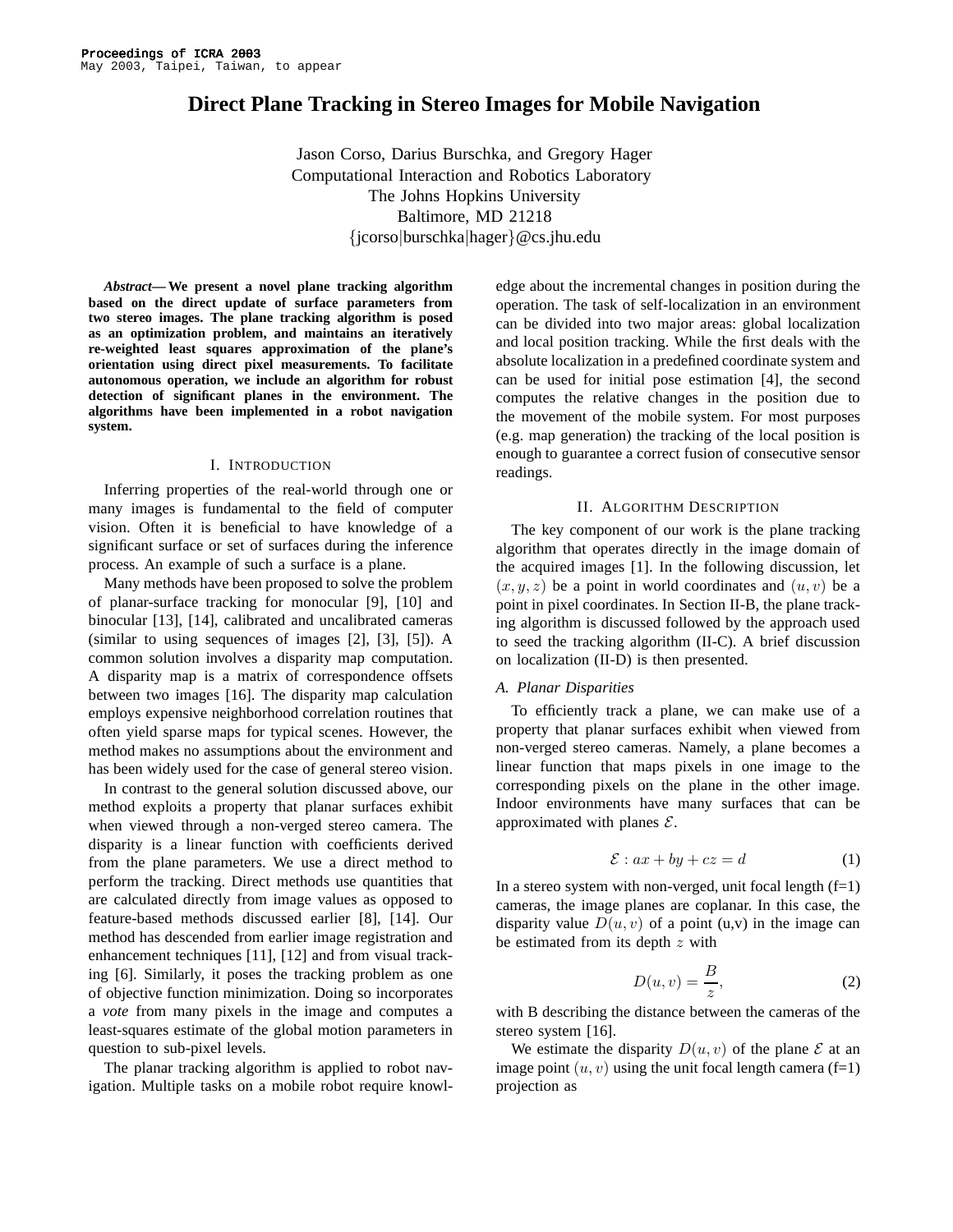$$
\forall z \neq 0: \quad a\frac{x}{z} + b\frac{y}{z} + c = \frac{d}{z}
$$
  
\n
$$
au + bv + c = k \cdot D(u, v)
$$
 (3)  
\nwith  $u = \frac{x}{z}, v = \frac{y}{z}, k = \frac{d}{B}$ 

The vector  $\mathbf{n} = (a \ b \ c)^T$  is normal to the plane  $\mathcal{E}$ and describes the orientation of the plane relative to the camera.

Equation (3) can be written in the form

$$
D(u, v) = \begin{pmatrix} \rho_1 \\ \rho_2 \\ \rho_3 \end{pmatrix} \cdot \begin{pmatrix} u \\ v \\ 1 \end{pmatrix} = \mathbf{n}^* \cdot \begin{pmatrix} u \\ v \\ 1 \end{pmatrix}
$$
 (4)  
with 
$$
\rho_1 = \frac{a}{k}, \ \rho_2 = \frac{b}{k}, \ \rho_3 = \frac{c}{k}
$$

This form uses modified parameters  $\{\rho_1, \rho_2, \rho_3\}$  of the plane E relating the image data  $(u, v)$  to  $D(u, v)$ .

#### *B. Plane Tracking*

From the observation made in Section II-A, we see that tracking the parameters  $\mathbf{p} = \{\rho_1, \rho_2, \rho_3\}$  of the linear map (4) is equivalent to tracking the planar surface. Thus, assuming inter-frame motion is relatively small and both brightness and contrast shifts can be removed, we pose this problem as one of optimization.

*1) Parameter Update:* Consider a rectified pair of stereo images:  $L$  and  $R$ . Based on (4), we relate the images with the following formula. Let  $D(u, v) = \rho_1 u + \rho_2 v + \rho_3$ .

$$
L(u, v) = R(u - D(u, v), v)
$$
\n<sup>(5)</sup>

The plane parameters for the current pair are estimated through the minimization of the following least-squares objective function. To enforce the *brightness constancy constraint* [7], we zero-mean the images: given an image I,  $I = I - \sum_u \sum_v I(u, v)$ .

$$
E(\mathbf{p}) = \sum (\overline{L}(u, v) - \overline{R}(u - D(u, v), v))^2
$$
 (6)

Let  $\delta$ p represent the set of offsets, i.e. at iteration i,  $p_{i+1} = p_i + \delta p$ . Assuming a small magnitude for  $\delta p$  we can solve the minimization by linearizing the expression through a Taylor expansion about p.

$$
E(\delta \mathbf{p}) \approx \sum (\overline{L}(u, v) - \overline{R}(u - D(u, v), v)
$$

$$
+ uI_x \delta \rho_1 + vI_x \delta \rho_2 + I_x \delta \rho_3)^2 \tag{7}
$$

Here,  $I_x$  refers to the spatial gradient of the right image. We neglect the higher order terms of the Taylor series. We solve the system with the Singular-Value Decomposition (SVD) [15]. It is first convenient to define the error term:  $e(u, v) = \overline{R}(u - D(u, v), v) - \overline{L}(u, v).$ 

$$
\begin{bmatrix}\ne(u_1, v_1) \\
e(u_1, v_2) \\
\vdots \\
e(u_m, v_n)\n\end{bmatrix} = \begin{bmatrix}\nu_1 I_{x_{u_1}} & v_1 I_{x_{u_1}} & I_{x_{u_1}} \\
u_1 I_{x_{u_2}} & v_2 I_{x_{u_2}} & I_{x_{u_2}} \\
\vdots & \vdots \\
u_m I_{x_{u_m}} & v_n I_{x_{u_m}} & I_{x_{u_m}}\n\end{bmatrix} \begin{bmatrix}\n\delta \rho_1 \\
\delta \rho_2 \\
\delta \rho_3\n\end{bmatrix}
$$
\n(8)

*2) The Weighting Matrix:* Thus far, we have shown how to optimize the parameters of a plane in a static scene. To extend the approach to a dynamic scene, we incorporate a mask into the framework. The mask is a binary weighting matrix with an entry per-pixel denoting the pixel's inclusion or exclusion from the current tracked plane. Such a mask removes inaccurate and poor pixel matches from the SVD solution, which decreases its processing demand and increases its stability. We note that no explicit plane-boundary is maintained. Equation (7) is extended to (9) incorporating such a mask;  $W(u, v)$ corresponds to the value of the mask at  $(u, v)$ .

$$
E(\delta \mathbf{p}) \approx \sum \delta_{W(u,v)=1} [(\overline{L}(u,v) - \overline{R}(u - D(u,v), v) + uI_x \delta \rho_1 + vI_x \delta \rho_1 + I_x \delta \rho_2)^2]
$$
(9)

In each frame, we fully recompute the mask matrix based on the current parameters (12). We employ two metrics in this computation: a normalized cross-correlation () and horizontal variance.

$$
\eta_{u,v} = \overline{L}(u,v) \odot \overline{R}(u - D(u,v),v) \tag{10}
$$

Since (9) is only sensitive to pixels that demonstrate horizontal gradients, we also mask pixels with low horizontal variance by sampling the correlation response along the epipolar line.

$$
\alpha_{u,v} = \frac{\overline{L}(u,v) \odot \overline{R}(u - D(u,v) + \delta, v)}{\eta_{u,v}} \n\beta_{u,v} = \frac{\overline{L}(u,v) \odot \overline{R}(u - D(u,v) - \delta, v)}{\eta_{u,v}} \quad (11)
$$

$$
W(u,v) = (\eta_{u,v} > \tau) \land (\alpha_{u,v} > \epsilon) \land (\beta_{u,v} > \epsilon) \tag{12}
$$

In (12),  $0 < \tau < 1$  and  $\epsilon > 1$ . In (11,12), the selection of  $\delta, \tau$ , and  $\epsilon$  is dependent on the imaging properties of the system and the scene. To increase the robustness of the mask generated in this manner, we also perform a morphological dilation followed by an erosion [6]. This has the effect of removing noisy correlation responses and joining contiguous regions.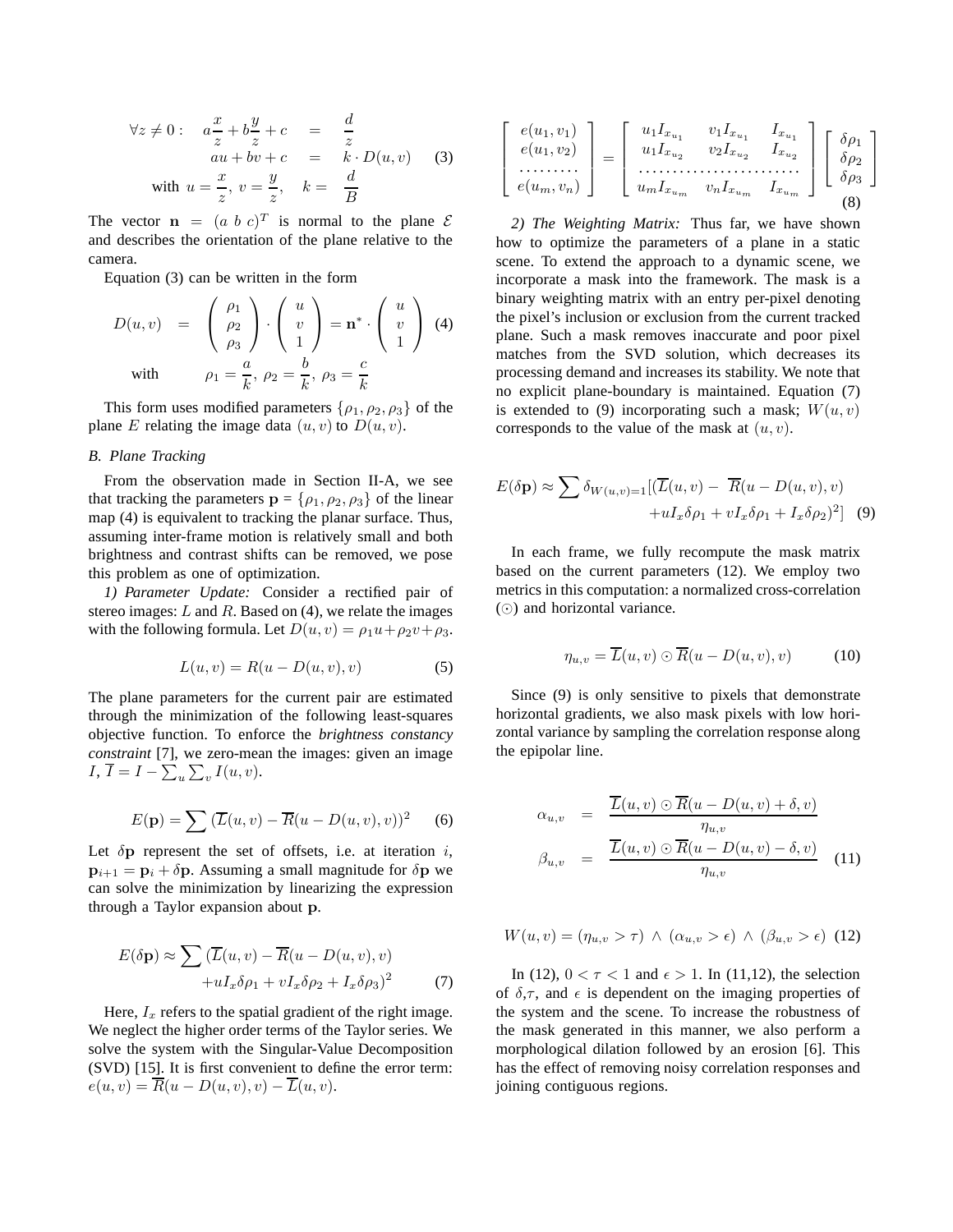#### *C. Identification of Significant Planes*

The tracking algorithm discussed in the previous section requires a set of initial guesses for the plane parameters. These estimates are generated from disparity images. It is not prohibitive to include disparity-based seed generation because this module is seldom executed.

Equation (3) shows a linear dependency of the disparity values  $D(u, v)$  on the image coordinates  $(u, v)$ . Therefore, the plane boundaries can be detected as discontinuities in the disparity values  $\mathcal{D}^t$  along the u and v axes. We use the sum of the absolute values of the horizontal  $\delta_x \mathcal{D}^t$ and vertical  $\delta_u \mathcal{D}^t$  gradient images to calculate a contour image  $\mathcal{G}^t$  that approximates the gradient magnitude in the disparity image to

$$
|\nabla \mathcal{D}^t| \approx \mathcal{G}^t = |\delta_x \mathcal{D}^t| + |\delta_y \mathcal{D}^t|. \tag{13}
$$

Equation (13) gives a good approximation of the gradient magnitude  $|\nabla \mathcal{D}^t|$  and has the advantage of easy implementation with accelerated image processing routines. The result of this operation is shown in Figure 1.



Fig. 1. Contour detection similar to conventional image processing: (top) original disparity image, (bottom) resulting contour image  $\mathcal{G}^t$ .

The goal of these routines is to find regions in the image representing large uniform planes. Therefore, the resulting image  $\mathcal{G}^t$  is thresholded and all values above a disparity value of 4 pixels are considered to be on a boundary and set to a significant negative value  $n_{edge}$  proportional to the area  $\sigma_x \times \sigma_y$  covered by the kernel  $\sigma$ . All gradient values in  $\mathcal{G}^t$  resulting from invalid reconstructions in  $\mathcal{D}^t$ are set to the same negative value  $n_{edge}$ .

The entire image is convolved with a signum kernel  $\sigma$ counting valid gradient values in  $\mathcal{G}^t$ .

$$
\Sigma^{t} = \sigma * \mathcal{G}^{t}(u, v) = \sum_{y=v-\frac{\sigma_{y}}{2}}^{v+\frac{\sigma_{y}}{2}} \sum_{x=u-\frac{\sigma_{x}}{2}}^{u+\frac{\sigma_{x}}{2}} \text{sgn}(\mathcal{G}^{t}(x, y) + 1)
$$
\n(14)

During the computation of  $\Sigma^t$  the position  $(u_\Sigma, v_\Sigma)$ of the maximum value is estimated. It defines a seed for a new plane. The area  $\sigma_x \times \sigma_y$  defines the preferred minimum plane size in the image.

*1) Estimation of the Plane Parameters:* We estimate the plane parameters in 3D space. A set of valid 3D points,  $\mathcal{S}_v$ , is reconstructed from the disparity image. In the ideal case the set should represent a compact disparity region surrounding the estimated seed  $(u_{\Sigma}, v_{\Sigma})$  from section II-C. To simplify the search for the points we approximate the circle with a simple cross extending from this point in all directions to the boundary of  $\mathcal{G}^t$  or until a negative  $n_{edge}$  entry is found. The N resulting 3D-points  $P_i =$  $(x_i, y_i, z_i)^T$  are stored in  $S_v$ .

We fit an optimal plane through this dataset using the eigenvectors of the covariance matrix:

$$
C = \begin{pmatrix} \sigma_{xx}^2 & \sigma_{xy}^2 & \sigma_{xz}^2 \\ \sigma_{yx}^2 & \sigma_{yy}^2 & \sigma_{yz}^2 \\ \sigma_{zx}^2 & \sigma_{zy}^2 & \sigma_{zz}^2 \end{pmatrix}
$$
 (15)  
with 
$$
m = \begin{pmatrix} m_x \\ m_y \\ m_z \end{pmatrix} = \frac{1}{N} \sum_i P_i \qquad \wedge
$$

$$
\sigma_{ab}^2 = \frac{(a - m_a) \cdot (b - m_b)}{N}
$$

The cross-product of the eigenvectors  $\{X_1, X_2\}$  associated with the two biggest eigenvalues  $\{\lambda_1, \lambda_2\}$  defines the norm vector  $n = (a, b, c)^T$  of the reconstructed plane (1). The inner product between this norm vector and the mean,  $m$ , on the plane defines the distance  $d$  to the plane.

$$
n = \frac{X_1 \times X_2}{|X_1 \times X_2|} \quad \text{and} \quad d = n \cdot m \tag{16}
$$

The ratio of the third eigenvalue  $\lambda_3$  to the other eigenvalues describes how well the reconstructed plane represents the cloud of the used 3D points. A smaller value represents a better approximation.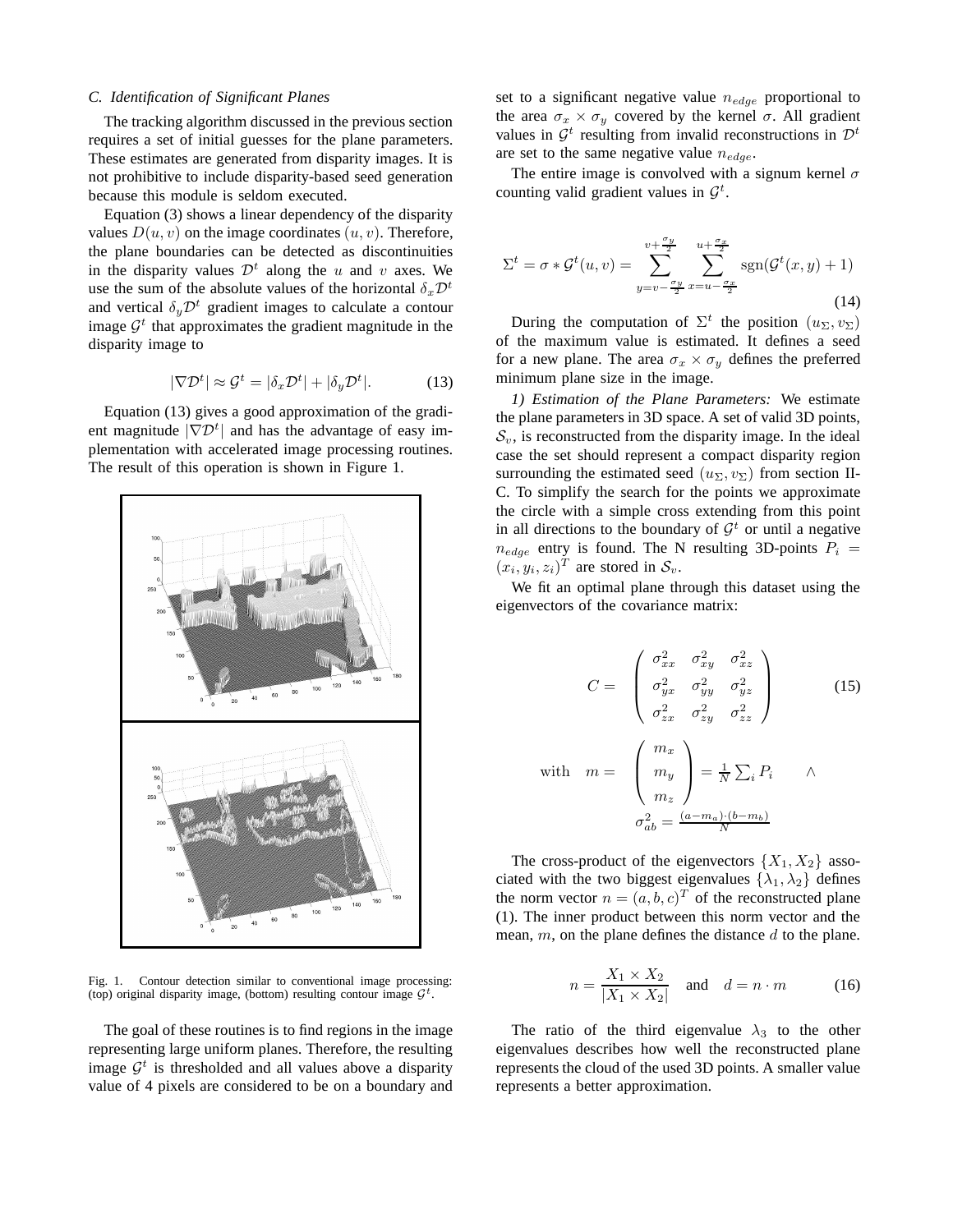#### *D. Localization*

The relative localization between consecutive camera acquisitions is based on localization relative to significant planes in the field of view of the camera. Each plane allows the estimation of three out of the six possible parameters of the pose. A set of two non-coplanar planes  $\mathcal{L}^t = \{\mathcal{E}_i, \mathcal{E}_j \, | \, \forall_{i,j} |n_i \cdot n_j| > 0\}$  at time step t allows the estimation of the 2D position in the ground plane of the local area and all rotation angles of the robot. Therefore, relative localization is possible when at least two planes are tracked between frames,  $||\mathcal{L}^{t+1} \cap \mathcal{L}^{t}|| \geq 2$ .

*1) Estimation of Multiple Planes:* For complete localization, we include the estimation of multiple planes in our approach. We extend the significant-plane extraction by using the parameters of the known planes to remove their representation from the disparity image  $\mathcal{D}^t$  used in the processing step described in Section II-C.

$$
\Delta d = \mathcal{D}^t(u, v) - (\rho_1 u + \rho_2 v + \rho_3)
$$

$$
\mathcal{D}^t(u, v) := \begin{cases} 0, & \Delta d < \epsilon \cdot \mathcal{D}^t(u, v) \\ \mathcal{D}^t(u, v), & \text{else} \end{cases}
$$
(17)

The disparity value  $\mathcal{D}^{t}(u, v)$  is deleted from the disparity image if it matches the expectation calculated from Equation (3) within an uncertainty band  $\epsilon$  around the reconstructed value. During processing, whenever  $||\mathcal{L}^{t+1} \cap$  $\mathcal{L}^t$ || < 2, a significant plane search is executed to re-seed the plane tracking algorithm.

## III. RESULTS

Our algorithm has been implemented on a Pentium III 700MHz PC running Linux with an IEEE 1394 stereo camera head. The stereo vision system provides a rectified stream of images at a maximum of 26[Hz]. Our implementation operates in the range of 20-26[Hz] for plane updates. We employ both the XVision2 and Intel Integrated Performance Primitives libraries for video and image processing. For the experiments discussed in this section, we are using a stereo head with 5.18mm lenses, a 92mm baseline, and square pixels 0.12mm wide. The plane being observed, unless otherwise specified, is roughly orthogonal to the viewing axis and at a depth of one-meter.

## *A. Quality of the Plane Tracking*

We analyze the algorithm for maximum guaranteed convergence. Equation (7) was derived under the assumption that inter-frame parameter offsets  $(\delta p)$  would be small in magnitude. In discrete terms, we are restricted to changes of  $\pm 1$  disparity. To facilitate analysis, we assume an infinite plane. Under lateral translation, the depth and the disparity are constant and the algorithm is guaranteed to converge.

However, under orthogonal translation, the convergence radius is dependent on the current depth; the closer to the camera, the smaller the convergence radius. This is due to the inverse relationship between disparity and depth  $(D = \frac{Bf}{z})$ . Let  $\zeta$  be the change in depth for guaranteed convergence.

$$
\frac{Bf}{D\pm 1} - z = \zeta \tag{18}
$$

Rotations in the plane are also dependent on the current depth. Assuming a uni-axis rotation about the center of projection in the unit focal length camera, the maximum angle of rotation,  $\theta$ , follows. Figure 2 depicts this formula in a 2D example. We relate the rotation angle to the depth of a projected point, P, in the image  $\Delta$  pixels away from the optical center.

$$
\theta = \arctan\left(\frac{B\Delta}{D\pm 1} - \frac{z}{\Delta}\right) \tag{19}
$$



Fig. 2. Depiction of the formula for convergence radius under uni-axis rotation.

In the following sections, experiment results are presented and discussed.

*1) Convergence Radius:* For a controlled environment with a stationary plane and robot, we calculated an initial guess for the plane parameters and then varied this guess to test the robustness of the tracking algorithm.

In Figure 3, we show the time to convergence when we shift the seed's depth closer to the camera at varying levels. The convergence speed is directly proportional to the magnitude of the introduced error. We note that the convergence speed is only about 5 frames for an error of 10%. In Figure 4, we show the convergence speed while altering the plane's normal about a single axis. We see similar convergence rates to those observed while altering seed depth.

*2) Accuracy of Parameter Estimation:* Assuming a suitably textured scene, the algorithm estimates a plane's parameters with sub-pixel accuracy. However, this estimation accuracy varies with the depth of the plane being tracked. Because the depth-per-disparity increases as the distance to the plane increases, the estimation accuracy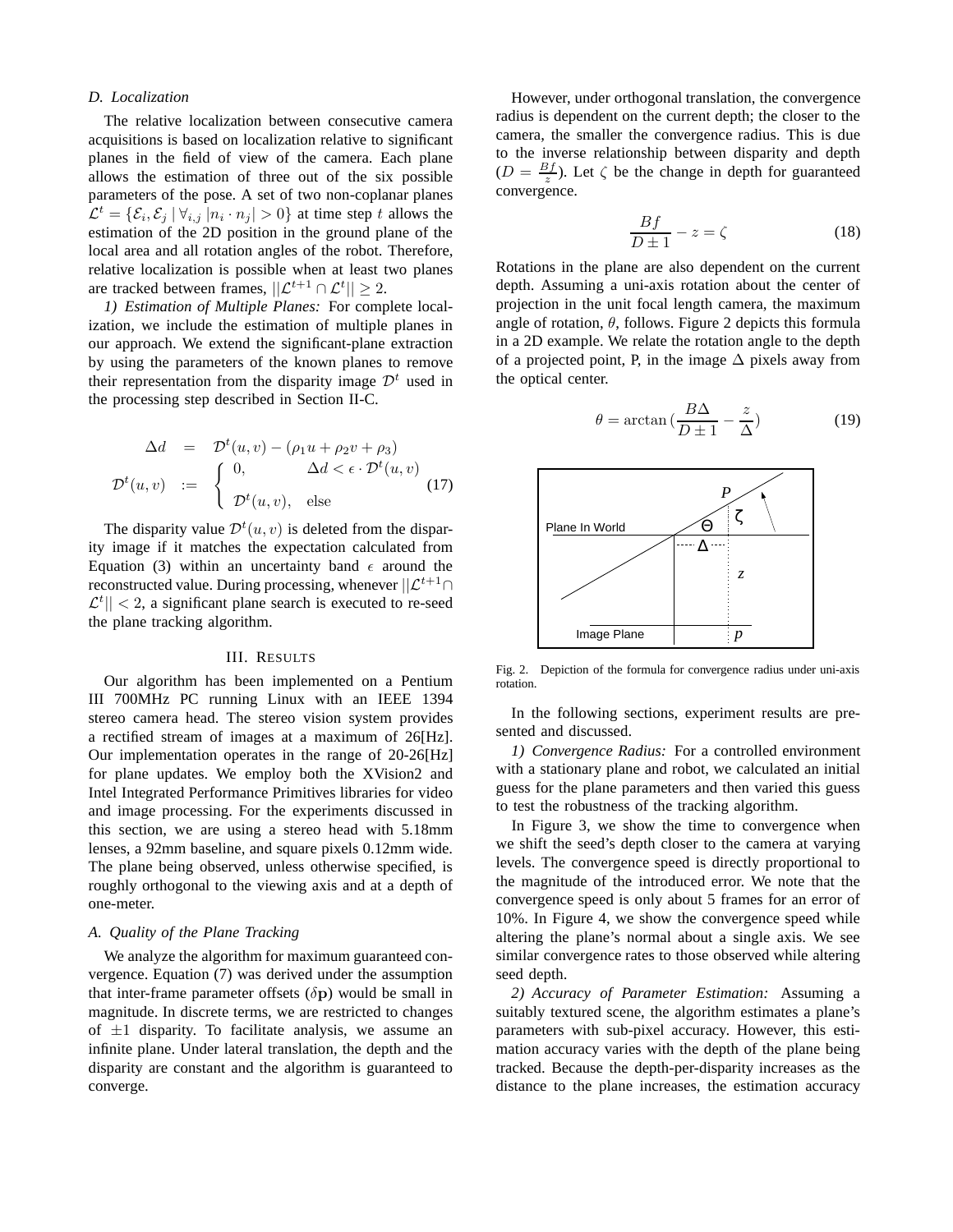

Fig. 3. Graph for convergence while introducing error into the seed's depth by 2, 5 and 10 percent toward the camera.



Fig. 4. Convergence rates for error in seed normal.

degrades with depth. Table I shows the statistics for the plane.

For a non-stationary scene, we show the accuracy of our system against the robots internal odometry. Figure 5 shows the robot performing oscillatory rotations in front of a plane (700 mm distance), and Figure 6 show the robot orthogonally translating in a back-and-forth motion. We see that the algorithm performs extremely well for the rotational motion. The estimated orientation lags minimally behind the odometric values; the length of the lag is proportional to the convergence speed. During the

TABLE I PARAMETER ESTIMATION ACCURACY FOR A PLANE AT A DISTANCE OF ONE METER.

| Z Mean   | Z Std Dev | Normal Error Std Dev |
|----------|-----------|----------------------|
| 1064.8mm | 2.2359mm  | $0.2947^{\circ}$     |
| 1065.3mm | 1.7368mm  | $0.2673^{\circ}$     |
| 1065.2mm | 1.5958mm  | $0.2258^{\circ}$     |

translational motion, the algorithm oscillates about the control value during motion. As expected, it is apparent from the figure that the tracking does perform better when the robot is closer to the plane.



Fig. 5. Accuracy of robot orientation.



Fig. 6. Accuracy of robot depth.

## IV. CONCLUSIONS AND FUTURE WORK

In this paper, we presented a novel plane-tracking algorithm that maintained an iteratively re-weighted leastsquares approximation of the plane parameters with subpixel accuracy. The method has been applied to the task of mobile navigation. Our implementation of the approach typically executes at or near frame rate and maintains accurate parameter estimate.<sup>1</sup> We presented a set of experiments that analyzed the algorithm's convergence radius and the accuracy of the parameter estimation: these results extend to multiple planes because each plane is tracked independently.

<sup>&</sup>lt;sup>1</sup>The implementation executes two iterations of the optimization routine every frame. This operating rate is in contrast to a disparity calculation based system which typically runs at half frame-rate on the same system.